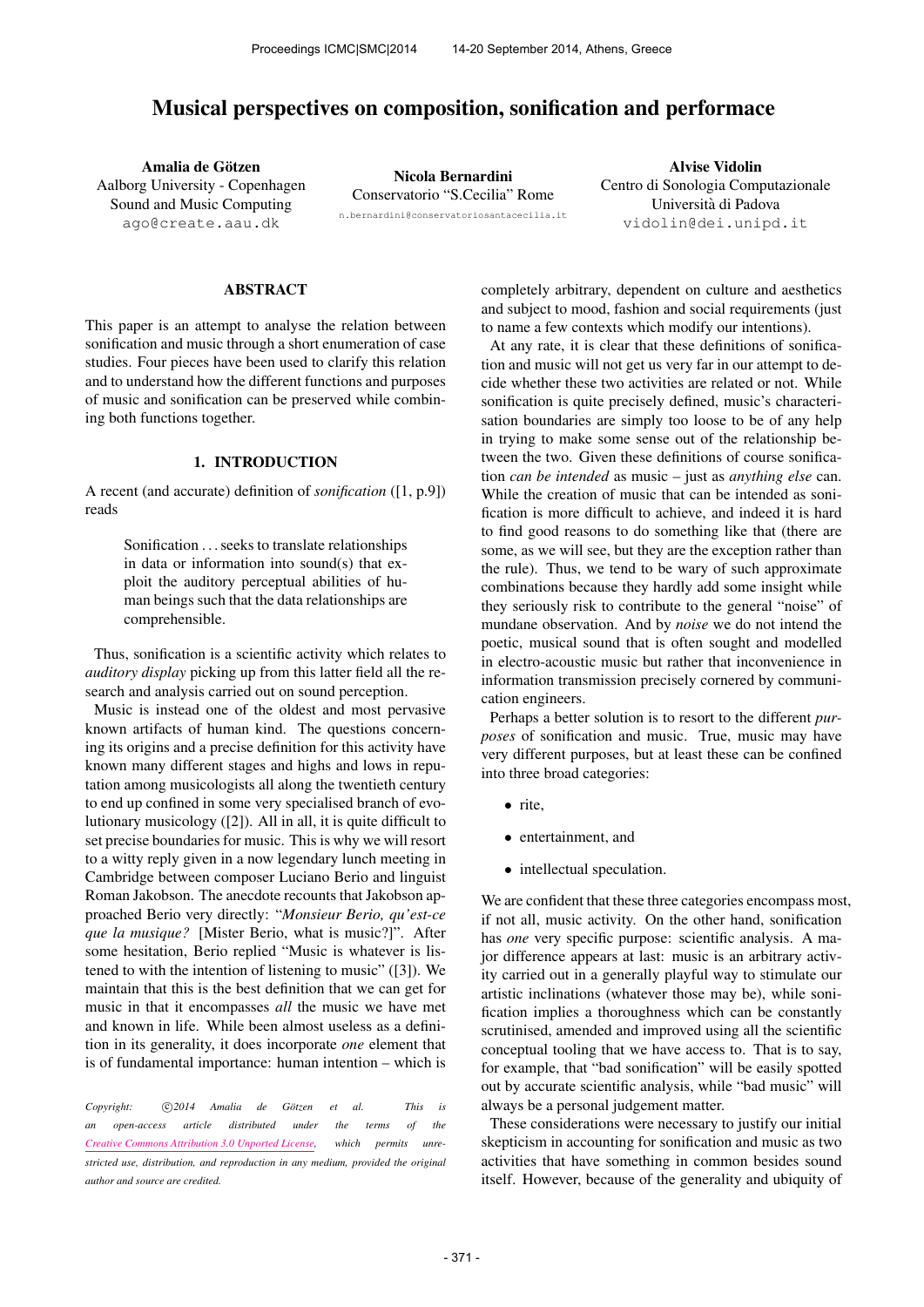music, it is difficult to rule out relationships simply out of prejudice. Thus we embarked in the endeavour of sketching out some analysis of four real–world cases in which some relationship could possibly be found to see what conclusions could be reached through some actual case studies.

# 2. REAL–WORLD EXAMPLES

Without claiming to be exhaustive but trying nonetheless to encompass a variety of cases in which sonification and music seem to overlap, we took into account four different contemporary real–world examples – two musical works in which sonification is related to the compositional processes and two in which sonification is part of the performance tools used by composers in a creative way. For the sake of simplicity we will call the first ones "compositional" examples and the second ones "performance" examples.

# 2.1 Compositional examples

The "compositional" examples are related to two pieces that differ very much in nature and compositional principles: *The Sound of Nasdaq* (2003) by Italian composer Fabio Cifariello Ciardi, and *The Radioactive Orchestra* project (2012) set out by Swedish composer Kristofer Hagbard.

# 2.2 *The Sound of Nasdaq*, by Fabio Cifariello Ciardi

*The Sound of Nasdaq* (2003) is the first of a number works by Italian composer Fabio Cifariello Ciardi based on live data coming from financial data streaming available over the Internet. Other works by Cifariello Ciardi which represent variations over the same thematic idea are *The Sound of Xetra* (2003), *ASX Voices*(2004), *NASDAQ Voices*(2005- 2010), *A BID match* (2008), *Nasdaq Match 01* (2010) e *Nasdaq Match 02* (2010).

These works are audio-visual installations based on the sonification of real time trading data on the NASDAQ Stock Market. Sounds and images are automatically generated by price and volume variations of a variable number of NASDAQ stocks. Depending on the country hosting the installation, chosen companies may be related with local culture and economy. They aim to establish a multimodal real time landscape of the global economy that can be entered and explored by the audience. The installation uses real–time data accessible through online resources to generate dynamic sonic patterns by means of mapping algo-



Figure 1. A performance of *NASDAQ Voices* (2005, Salerno)

rithms. None of these patterns are pre–calculated and they achieve their behaviour exclusively through data variations. The installation may run in real time during any trading session. For any of the sonified stocks, information such as company name and profile, market capitalisation, and description of the associated sound is available during the performance.

([4]) is a paper that describes the technical details of the software toolkit that generates the actual sounds, while ([5, 6]) concentrate on the musical logic that is behind this family of works.

#### 2.3 *The Radioactive Orchestra*, by Kristofer Hagbard

*The Radioactive Orchestra* is a complex musical project based on an idea by nuclear physicist Bo Cederwall (KSU – Kungl Tekniska Høgskolan) and carried out by Swedish media artist Kristofer Hagbard which is based on the creation of musical patterns using the radiation emission of radioactive isotopes.

*The Radioactive Orchestra* simulates what happens in an atomic nucleus as it decays from its excited states down toward its ground state. This decay happens in steps between the different energy levels in the nucleus. Each transition corresponds to the emission of a photon, a "gamma ray" which is a characteristic energy equalling the difference in energy between the levels. Every nuclide has its own unique set of excited states and decay patterns, creating its own musical signature, so to speak. Since the microcosmic world is ruled by quantum mechanics, even each decay sequence is unique. It is a stochastic, random process, which leads to virtually infinite variations.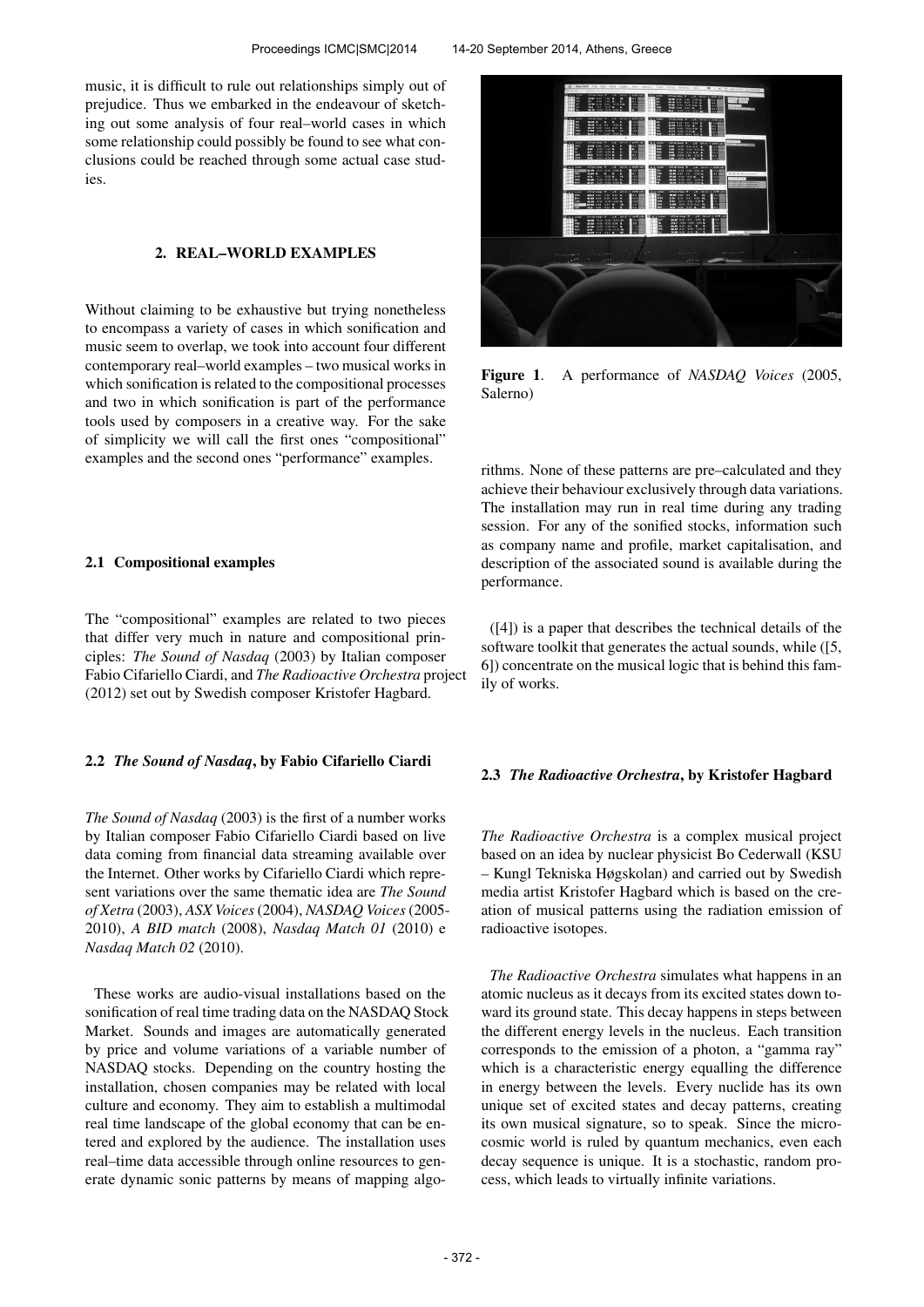

Figure 2. Kristofer Hagbard performing ad the Nobel Museum

*The Radioactive Orchestra* uses information on transition energies and transition probabilities (each decay can often proceed to different lower-lying levels, with certain probabilities that can be deduced from experiments) in order to decide which kind of photon to emit. Its energy (measured in kiloelectronvolts, keV) is converted to an audible frequency in Hertz, mapping pitch to gamma ray energy in a direct form. The composer has further quantised frequencies constraining them to tempered pitches. Several different nuclides can be picked out to produce polyphonic textures.

The algorithms used in *The Radioactive Orchestra* are applied to a variety of different outputs: a record, live music performed with the algorithms, videos explaining the project and a public website ([http://www.nuclear.](http://www.nuclear.kth.se/radioactiveorchestra/) [kth.se/radioactiveorchestra/](http://www.nuclear.kth.se/radioactiveorchestra/)) in which anybody can try out these models.



Figure 3. A screen shot of the *The Radioactive Orchestra* website

In addition to its artistic ambitions, this project aims to

fulfil some pedagogical purposes: "the idea is that the connection to music can inspire young people to learn about natural sciences by making one of its most hidden phenomena available in a new way and exposing complexity and beauty in the strange world of the atomic nuclei using music" ([7]).

#### 2.4 Performance examples

Composition is not the only musical activity which has explored the possibilities of connecting data sonification with music production. Most notably, composers and performers have used data coming from 3D tracking of gestures and body postures during performance to contribute to the final musical output of a given pieces. We will synthetically describe a couple of cases in this area, emphasising their specific characteristics. Both works are described in ([8]), and both were created using a motion capture system (*Impulse Phasespace*) to track the soloist movements. This system is made out of a variable number of infrared cameras which can detect the movements of the leds that are placed on the body part/object that is being tracked. Both works call for the tracking of hand movements; these happen to move laterally or vertically at both sides of the instrument. In both cases the performer had a pair of gloves, which featured 4 leds each. The so–called rigid body tracking modality was used: each hand was considered as a unique rigid body defined by a matrix of positions of every leds in relation to the first one inserted in the chain of leds. The system detects the center of gravity of that combination through a data triplet (the xyz coordinates) and the accidental occlusion of one of the leds does not affect the continuity of the tracking. The tracking is thus very robust and suitable for live performances. The system can be used with a variable number  $(> 2)$  of cameras. Generally speaking, the larger the number of cameras (and so the points of view) the better will be the robustness of the system which will be less sensitive to the particular position which the performer may assume. In live performances however it is necessary to find the best compromise that will allow this robustness without being too invasive from a scenic point of view. In the particular case of the hyperbass flute four cameras were used, placed on two stands placed symmetrically at each end of the instrument in use: one of them at 2.30m from the floor, looking at the performer's hands from the top, the other on the ground looking at them from the bottom.

#### 2.5 *Ogni Emozione dell'Aria*, by Claudio Ambrosini

*Ogni Emozione dell'Aria* (2011) is a work for clarinet and live–electronics by Italian composer Claudio Ambrosini. In *Ogni Emozione dell'Aria*, both hands of the clarinet performer are tracked by a real–time motion capture system in order to control the live electronics processing. The score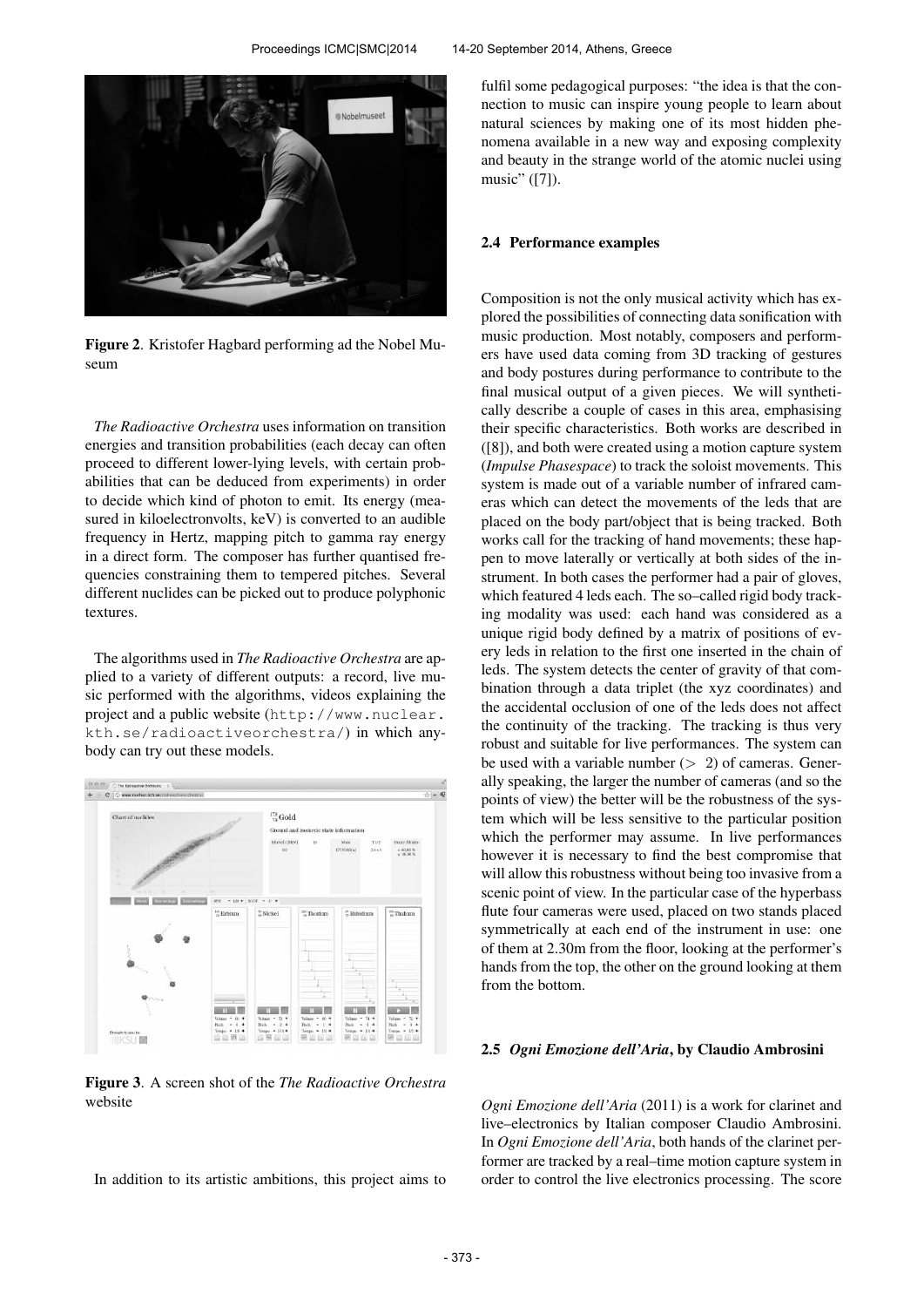calls for specific movements of the player (i.e. opening arms) and the movement data captured by the system is used to map the position of sound in space and to add expressive intentions and new layers to the composition. In this work, each hand is seen as a single independent body: the left hand controls the location and movement of sound in space while the right one is connected to timbral effects (i.e. *harmonising*, non–linear distortion, etc.). Performance gestures are thus available to the composer who selects them and notates them precisely in the score in order to replicate performances in a deterministic way. At the same time, these new compositional parameters (gestural movements) preserve the natural inclination of musical expression to be adapted to individual performance aesthetics (what is generally called *musical interpretation*).

Delving into technical details, the live–electronics processing has been made using MAX/msp where two main signal processing strategies have been developed: *Dissolution A* and *Dissolution B*. *Dissolution A* refers to the spectral processing of the clarinet sound through a threshold FFT . Every spectral band is resynthesized when its amplitude is inside a given range delimited by two threshold values (upper and lower). The bands that are resynthesized can have an altered amplitude envelope (through the application of an attack and a decay transient); its pitch can be altered too through transposition. A ring modulation with a 3 kHz carrier can be further added to the altered sound, filtered with the same frequency cut–off through a second– order low pass filter. The sum of these two signals is then filtered by a highpass shelving filter which can enhance or attenuate the high frequency zones.

A particular example of *Dissolution A* is shown in Figure 4: in this case, the right hand is controlling while the left one is playing. The X value of the right hand is controlling



Figure 4. *Ogni Emozione dell'Aria*, score at pag 6. Here *Dissolution A* is used: "The right hand seems to help the sound of the clarinet to come out and then back in again".

the output level, the Y value is controlling the transposition, the Z value is controlling the left-right spatialization and the M value (its modulus) controls the front–rear spatialization. The X value of the right hand is controlling the output level, In *Dissolution B* the clarinet sound is granularized through an FFT. The spectrum is first transposed and then reduced to a sequence of sound grains realised with an random selection of a few spectral bands which is renewed with a period of 72 ms (micro-Mel). An example



Figure 5. *Ogni Emozione dell'Aria*, score at pag 9. Here *Dissolution B* is used.

of *Dissolution B* is shown in Figure 5. Here both hands are controlling the sound of a long note as explained in Tab.1.

The movement of sound in space is also a really important part of the sound processing: the sound of the contrabass clarinet is placed in space as if it was a point on a Cartesian plane with axes left-right and front-rear. The right-left dimension is managed through a linear mapping between gesture and result, while the front-rear control is constructed with a so called "rubber band algorithm". The gesture sends the sound away to the rear position; the sound comes back slowly to a rest position unless there are new upcoming sounds creating a new tension sending it again far away. Performance gestures are thus available to the composer who then selects and notates them precisely in the score in order to replicate performances in a deterministic way.

Therefore, *Ogni Emozione dell'Aria* succeeds in transforming sonification in genuine musical processes (a complete video of the performance at the *Sound and Music Computing* conference in Padova can be found in [9]).

#### 2.6 *Suono Sommerso* by Roberto Fabbriciani

The genesis of this work began when noted Italian flute player Roberto Fabbriciani intended to explore the expressive possibilities of the hyperbass flute. This instrument was invented by Fabbriciani in the eighties following suggestions by composer Luigi Nono. The peculiar property of the instrument is to be able to play very low frequencies, around 20-30Hz. It is a very large instrument made by plastic pipes and it can be tuned to just one note at a time. That is the main way it has been scored for in large orchestral works, where it was used as a sort of pedal note or choir (cf. for example *La Pietra di Diaspro* by Adriano Guarnieri). The player only needs to hold the instrument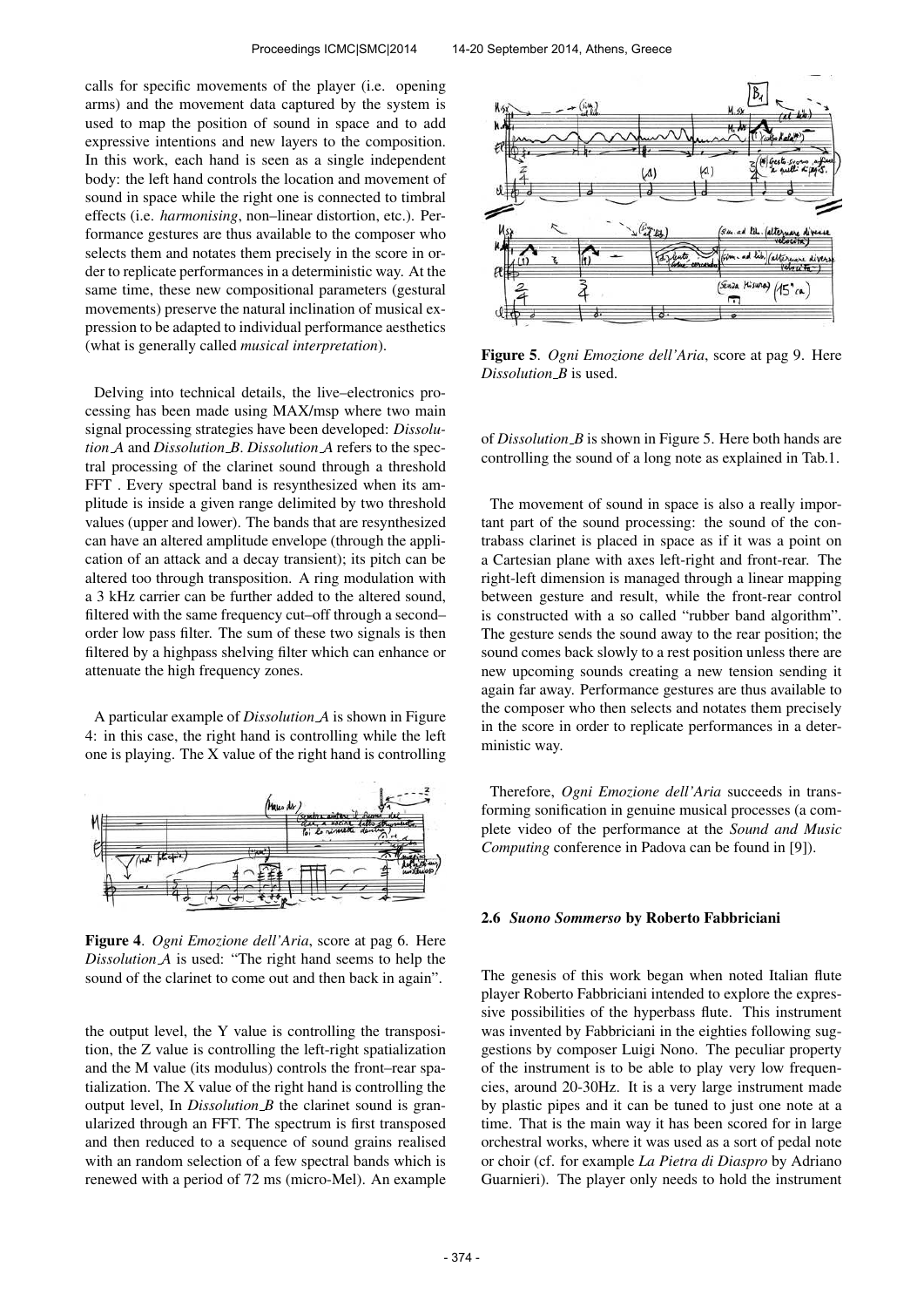| <b>Composer annotation</b>                                                                                                                                                                                                                                                                                          | <b>Motion Capture and Live</b><br><b>Electronics</b>                                                                                                                                                                                    |
|---------------------------------------------------------------------------------------------------------------------------------------------------------------------------------------------------------------------------------------------------------------------------------------------------------------------|-----------------------------------------------------------------------------------------------------------------------------------------------------------------------------------------------------------------------------------------|
| right hand seems<br>The<br>help the<br>to<br>sound<br>of<br>the clarinet to come<br>out<br>and then back in again<br>تستج<br>(cf.<br>Figure 4)<br>The right hand is again mov-<br>ing the sound "out" of the in-<br>strument, but then it moves it<br>also to a higher pitch before<br>going back.<br>$\frac{1}{2}$ | Right hand:<br>X: Diss A output level<br>Y: Diss A transposition<br>Z: space Left-Right<br>M: space Front-Rear<br>Right hand:<br>X: <i>Diss A</i> output level<br>Y: Diss A transposition<br>Z: space Left-Right<br>M: space Front-Rear |
| Both hands are controlling<br>the sound, since the per-<br>former is playing a long note<br>and carrying the instrument<br>with his knees. (cf. Figure<br>4)                                                                                                                                                        | Right hand:<br>Y: Dissolution B level<br>$Z: Diss$ P reverberation<br>level; Ring level<br>Left hand:<br>X: <i>Diss A</i> output level<br>Y: Diss A transposition;<br>space Left-Right<br>Z: space Front-Rear                           |

Table 1. *Ogni Emozione dell'Aria* sonification mappings

with his hands, all the sound he is producing is coming from the air of his lungs and can hardly be rapidly modulated. Roberto Fabbriciani wanted to explore the possibilities of having such an instrument as a solo player, able to be expressive and intense. In order to do so, a motion capture system has been used to detect the positions of the hands that could control some live processing which adds several layers of spectral expansion, distortion, and pitch transposition. Other specific gestures are used to move sound in space through a spatialization system. ([10]) is a short excerpt of this work which illustrates these concepts. In this case, data sonification represents a true instrumental extension which augments the capabilities of a specific instrument, thus making it suitable for solo performances and recitals. The hands movements have been associated with pitch, timbre and spatialization controls. The right hand movement was associated to pitch and timbre control.

The movement of the right hand along the X axis (high low pitch): sound transposition in a two-octave range. The played note can be transposed one octave up (the hand is moved to the right) or one octave down (the hand is moved to the left). The movement of the right hand along the Y axis (low-high) controls the timbral brightness. The played note is unchanged (low position) and becomes brighter if the hand is placed higher. The movement of the right hand along the Z axis (rear front): sound inharmonicity. The played note is unchanged (behind position) and becomes more inharmonic while moving the hand forward (towards the public). The movement of the left hand was associated to the control of the sound spatialization. The movement of the left hand along the X axis (right-left) controls the leftright spatialization (from the point of view of the listener).

The movement of the left hand along the Z axis (rearfront) controls the front-rear spatialization. The right foot is used to push a pedal that activates a bank of delay lines that extend and multiply the sounds. This bank is made by 5 delays with feedback with the following delay times: 3, 3.8, 4.7, 6.3, 7 seconds. ([10]) is a short excerpt of this work which illustrates these concepts.

In this case, data sonification represents a true instrumental extension which augments the capabilities of a specific instrument, thus making it suitable for solo performances and recitals.

# 3. DISCUSSION

We will now proceed to shortly analyse these examples maintaining the separation between composition and performance because they introduce different aspects of the interaction between sonification and music. We will leave some overall remarks which apply to both domains for the paragraphs at this section (cf.3.3).

# 3.1 Compositional examples

The interesting musical qualities of the *NASDAQ* pieces are strongly related to the specific medium–to–large scale time dimension of most financial stock entries. Very synthetically, the nature of these data set and their progress relates easily and strongly with musical voicing and contrapuntal devices such as thematic reiteration, canonic imitation and sequencing. Furthermore, the timing is highly "musical": the variation rate is highly dependent on transactions that imply human reaction times to some extent, thus resulting in medium–to–large scale evolution patterns that relate strongly with musical form and development. Furthermore, these evolution patterns are clearly interlocked over different time–scales, thus turning into particular cross– scale similarities that are so close to musical structure (e.g. augmentations, diminutions, etc.). It is important to notice that in this case the data is able to provide the time structure and evolution completely autonomously from human intervention, leaving the "compositional freedom" to operate on specific aspects, such as the choice of timbre to assign to each stock and the global *tessitura* range of the work. That is to say that the stock market data has some intrinsic "musical qualities" – musical time in the first place, and thematic imitation as a more subtle characteristic – which can be put on display with no transformation whatsoever. This means, in turn, that the "sonification function" is not jeopardised by compositional decisions and that it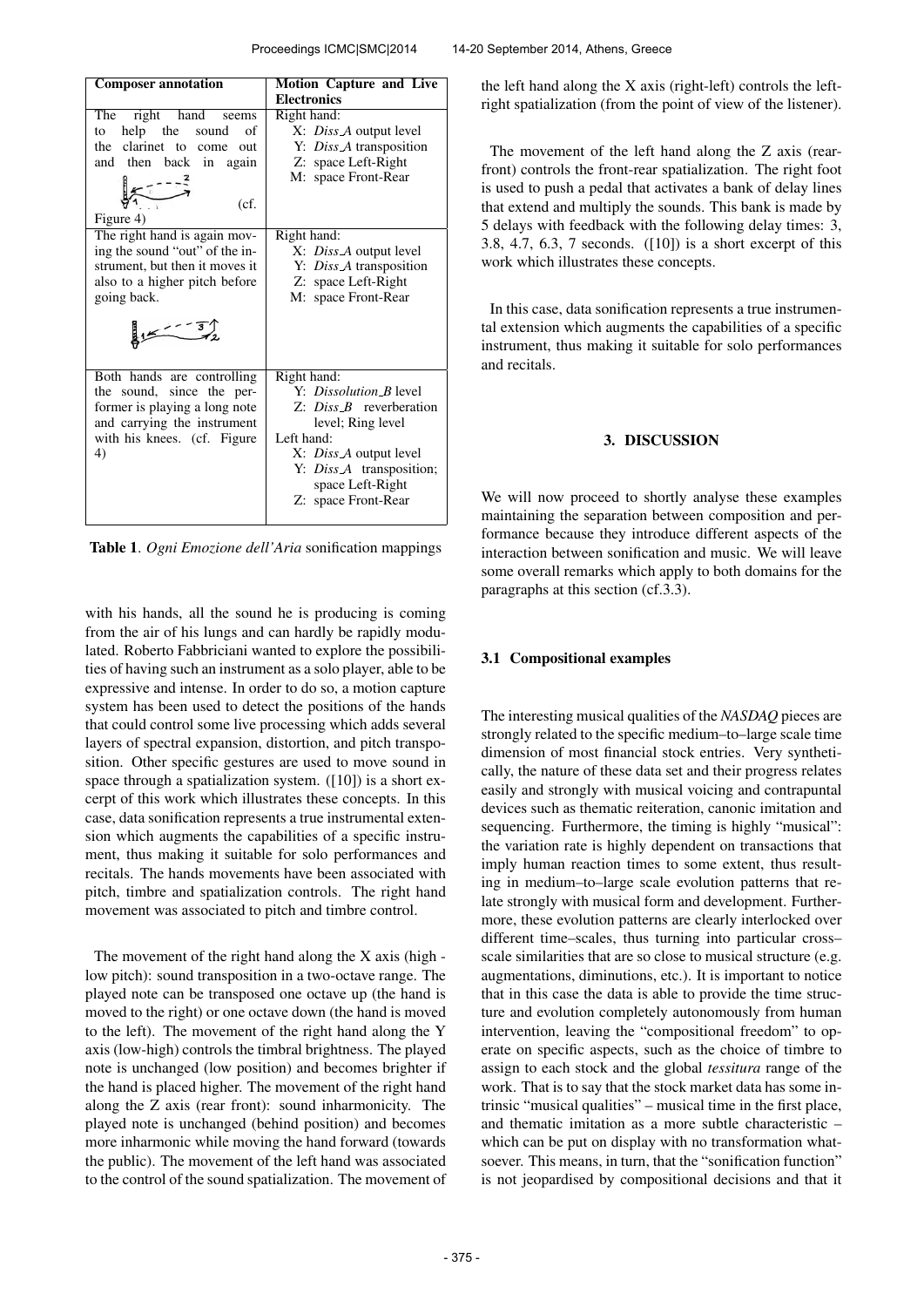may still be taken up for display purposes independently from the compositional purposes of the installation. At the end of the day, these are the characteristics that make the *NASDAQ* works musically interesting and convincing in the first place. The deep environmental and varied connotational universe that financial markets generate on most people add a welcome interesting programmatic layer to the music – but this layer would be fairly senseless without the strongly musical structure described above. It is unfortunate that a 2–3 bars excerpt does not convey any musical sense because the *NASDAQ* works unfold on fairly large time scales: the *NASDAQ* works can be only enjoyed in their live setting, when stock markets take place with all their numerical roughness.

*The Radioactive Orchestra* case offers a very different scenario: the data (photon decay happening at atomic level) has no relation whatsoever with the macrocosmic world of human perception in which music takes place. Thus, the composer(s) must inevitably resort to a large number of wide–stretched translations and transpositions to extract some musical sense out of it. In the end, what is left of the original data is some sort of "musical signature" which is indeed unique for every isotope; however, such "musical signatures" are, in themselves, too short and too simple to gain an interesting musical status of some sort (they can hardly be called *leit–motives* because of their lack of structure and variability). The short excerpt presented in



Figure 6. A transcription of a brief *The Radioactive Orchestra* excerpt created using four different isotopes

6 shows the density of these cellular repetitions outlining their short–lived existence (both in physics and in music, although transposed to a different time–scale). So the only choice the composer is left with is to reiterate such signatures over and over (in a completely artificial and simulated way, because the time dimensions in which those decays actually happen are completely unrelated to musical time space), possibly picking some timbral configuration out of an (arbitrary) transposition of the emitted light spectrum. All the other parameters (starting pitch, tempo, rhythmic structure, etc.) are arbitrarily chosen by the author(s). In this context the functions of data sonification are completely lost and the piece carries a purely musical signification (if any). The fact that the same set of data can produce radically different musics (there is even a yearly contest for web produced music) reinforces this overall impression. Inevitably, the "programmatic" content of music (i.e. using music to make a sonic display of nuclear physics processes) ends up being much stronger than the musical message itself, since for most people the notion of "what is nuclear physics" is quite mysterious while equally tempered melodies carried out on (mostly harmonic) synthesised percussive sounds are indeed more commonly palatable.

# 3.2 Performance examples

When it comes to performance, it should be noted that "true" sonification of instrumental gesture is already a well– established technique that is used for several applications, ranging from physiotherapy (cf.[11]) to instrumental pedagogy (cf.[12, 13]). However, when sonification is used in performance its usage boils down to three fundamental schemes:

- 1. the sonification of non–instrumental gestures which augments the actual playing
- 2. the sonification of extra–instrumental gestures, added by the composer to enhance the polyphony of the piece
- 3. the direct sonification of specific instrumental gestures

The hyper–bass flute improvisations by Roberto Fabbriciani (cf.2.6) clearly fall into case n.1: the hyper–bass flute is an instrument than needs only the mouth to be played, while the hands remain free from (direct) performance duties. Fabbriciani can then use his hands (tracked by motion capture) to control the overall live–electronics processing of the sound. The sonification establishes here a strong visual (and causal) connection to the resulting sound which is a far better option both for the performer and the public than a separate live–electronics performer idly sitting at a console moving faders and pushing buttons.

*Ogni Emozione dell'Aria* by Claudio Ambrosini belongs instead to category n.2. The form of the piece is divided in sections, and the instrumental writing is designed to allow the performer to take turns as to which hand is actually playing the keys of the instrument, while the other is kept free to add a further contrapuntal voice in the performance. In the last section the performer does not need the hands on the instrument at all, thus adding two other sources of voicing in the music. Of course, in this case sonification enables the composer to add a metaphorical and dramaturgical layer through these gestures; in the case of *Ogni Emozione dell'Aria*, the sonified gestures build up to represent the wings of a flying bird – while continuing to serve musically through the sonified capture of the wrists'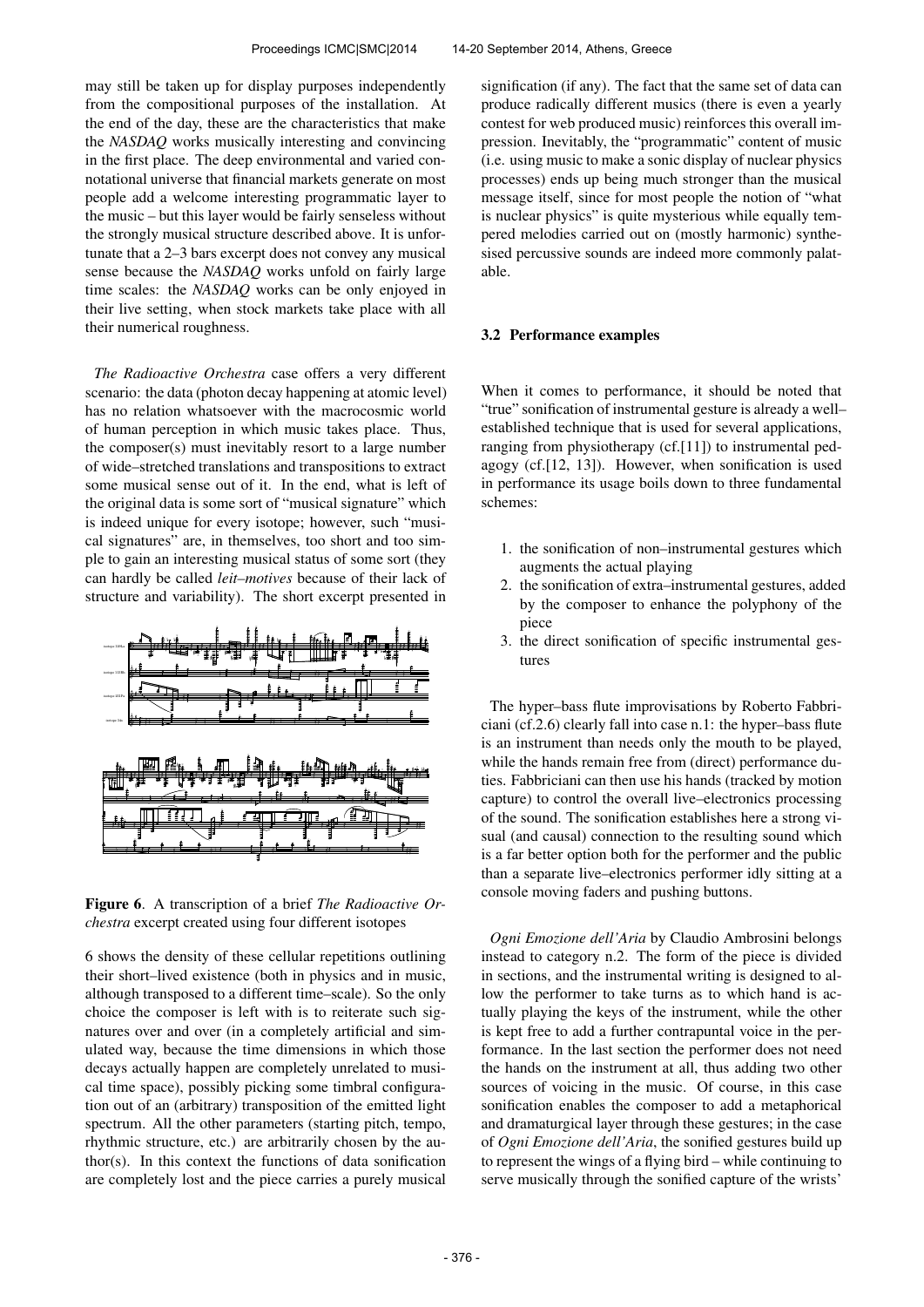movements.

The third case is more common in the music literature: it can be found, for example, in pieces by Adriano Guarnieri or in the improvisations by Giancarlo Schiaffini on trombone. This latter instrument actually provides a good case in point for case n.3, because the gestural component of its instrumental playing (i.e. the movement of the *coulisse*) is particularly well suited for tracking and successive processing.

# 3.3 Overall remarks

Though incomplete and undoubtedly un–systematic this short enumeration of case studies clarifies one important point: if we attempt to combine together sonification and music, it means that we accept the challenge to preserve both functions and purposes (i.e. sonification *and* music). In the four examples that we have described above, only the first one (Cifariello Ciardi's *The Sound of Nasdaq*) can actually be considered successful in this endeavour. The many performances of this piece and its descendants are certainly not the only indicators for this success: the interest of the financial world for this piece as a useful tool to monitor the stock market when the visual channel is already saturated with information means that the work has been successful in combining both musical and sonification functions.

The other three works *make use of sonification practices and tools* but their purposes are strictly musical – they would not be used as a scientific display of any sort simply because they do not fit any particular scientific criterion in their construction. We could probably repeat the experiment with sonification displays which might have a "musical bend" but it is foreseeable that the end result would not change (though opposed in sign), because the purposes of music and sonification are substantially different.

It is interesting to clarify, then, *what* it takes to obtain a successful result in combining together sonification and music: the data needs to have some "musical" qualities which must lend themselves to an easy mapping into a musical work; while just about anything today can be transformed into a sound event, the "archetypal" characteristics of music (imitation, motivic development, counterpoint, etc.) and their proper "musical timing" are actually the critical aspects to make it "palatable as music" of some sort. If the mapping is not straightforward enough, it looses the possibility of being fed back into the sonification function.

This paper intends to be a contribution to the controversial debate regarding the boundaries of two specific disciplines, namely sonification and music composition. Our intention was not to give a definitive answer to whether or not these two disciplines do actually have anything in common, but rather to try to enumerate the conditions under which such communion can take place replacing a naïve generalisation with some sort of preliminary elaboration and observation.

# 5. REFERENCES

- [1] B. N. Walker and M. A. Nees, "Theory of sonification," in *The Sonification Handbook*, T. Hermann, A. Hunt, and J. G. Neuhoff, Eds. Berlin: Logos Verlag, 2011.
- [2] N. Wallin, B. Merker, and S. Brown, Eds., *The origins of music*. Bradford Books, 1999.
- [3] L. Berio and N. Bernardini, "Incontro con Luciano Berio," in *SpoletoScienza 1992: La passione del conoscere*, L. Preta, Ed. Laterza, 1993.
- [4] F. Cifariello Ciardi, "*sMAX* a multimodal toolkit for stock market data sonification," in *Proceedings of ICAD 04-Tenth Meeting of the International Conference on Auditory Display*, Sydney, Australia, 2004.
- [5] ——, "Local and global connotations in sonic composition," vol. 13, no. 2. Cambridge University Press, 2008.
- [6] ——, "Listening to the world: colonial and ecological practices in music composition," in *Proceedings of the EMS12 Symposium*, Stockholm, 2012.
- [7] K. Hagbard, "The Radioactive Orchestra website," 2011, [http://www.radioactiveorchestra.com/,](http://www.radioactiveorchestra.com/) retrieved May 24, 2013.
- [8] A. de Götzen, A. Vidolin, and N. Bernardini, "Augmenting traditional instruments with a motion capture system," in *Proceedings of the CHI'13 Conference*, Paris. France, 2013.
- [9] C. Ambrosini, "*Ogni Emozione dell'Aria*," 2011, [http:](http://youtu.be/-1Ml9rPnbiY) [//youtu.be/-1Ml9rPnbiY,](http://youtu.be/-1Ml9rPnbiY) retrieved May 24, 2013.
- [10] R. Fabbriciani, A. Vidolin, and A. de Götzen, "Hyperbass flute improvisations," 2011, [http://www.youtube.](http://www.youtube.com/watch?v=Bty8KVf0Js8) [com/watch?v=Bty8KVf0Js8,](http://www.youtube.com/watch?v=Bty8KVf0Js8) retrieved May 24, 2013.
- [11] G. Rosati, S. Spagnol, F. Avanzini, F. Oscari, and S. Masiero, "Effect of task-related continuous auditory feedback during learning of tracking motion exercises," *Journal of neuroengineering and rehabilitation*, no. 9, p. 79, 2012.